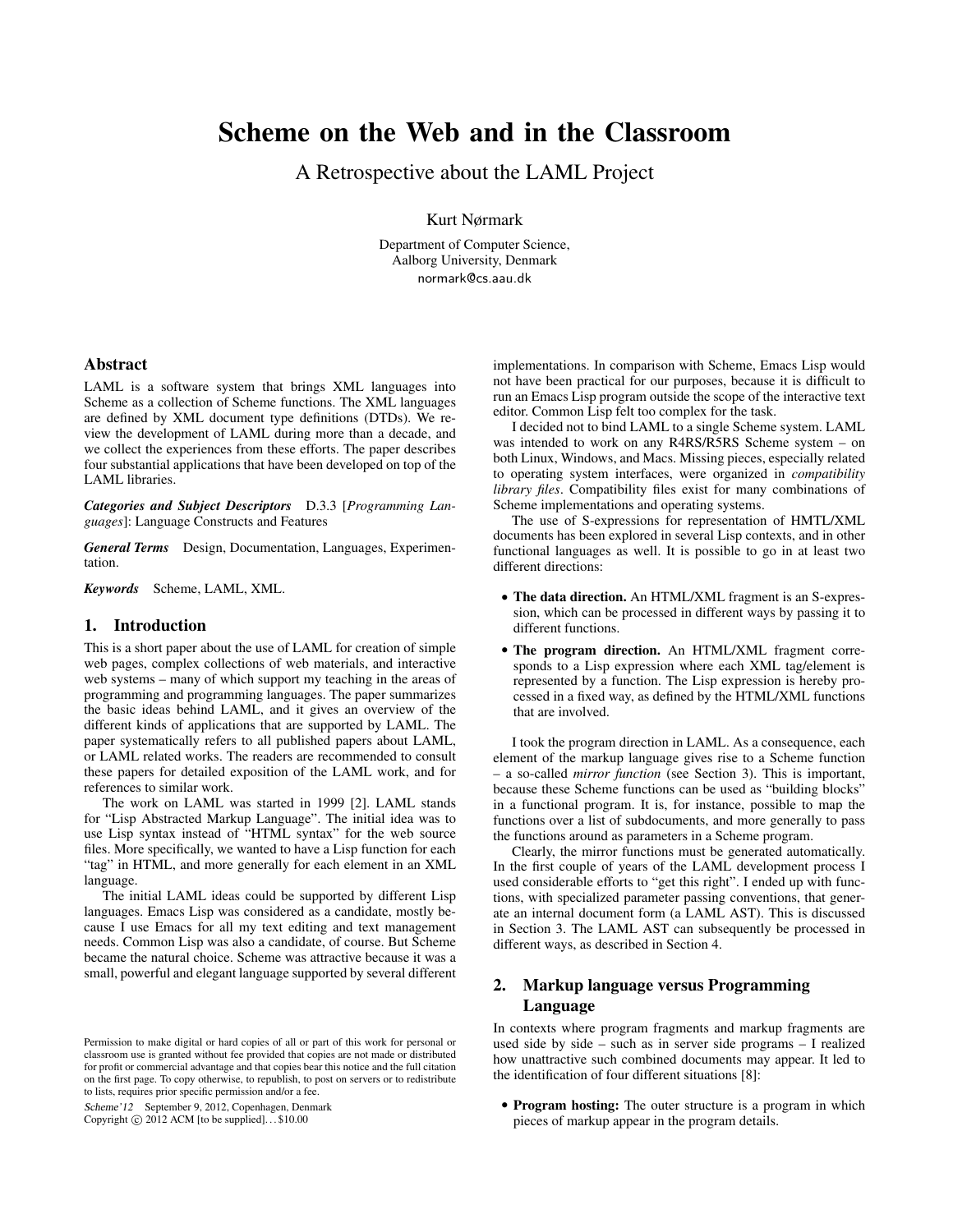- Markup hosting: The outer structure is a web document (in HTML, or in an XML language) in which pieces of program appear.
- Program subsumption: The markup fragments are eliminated, and instead expressed in the programming language
- Markup subsumption: The program fragments are eliminated, and instead expressed in the markup language.

Program hosting can be achieved by use of formatted printing (printf in C, for instance). Markup hosting is common in frameworks such as ASP and JSP. I consider these solutions as very problematic, because two entirely different languages are combined "in strange ways". Neither of the two languages have been designed with any consciousness about the other. This is, at best, a temporary ad hoc solution, waiting for a better solution to appear.

LAML falls in the category of program subsumption. Markup subsumption (in XML languages) is rare in web server contexts, and probably bound to be problematic. The reason is that XML syntax and programming language syntax do not fit nicely together. In my opinion, XSL and XSLT are good examples of this observation.

Experience: A uniform syntax, which covers both a programming notation and XML, is desirable instead of mixing programming notation and XML notation.

# 3. LAML Basics

After a couple of initial "quick and dirty attempts" I decided to develop a more solid base level of LAML. As explained already, the idea is still that each element in an XML languages gives rise to a *mirror function* in Scheme.

The mirror functions are generated from XML document type definitions (DTDs). The first step parses the XML DTD. After that comes a synthesizing phase that generates a file with Scheme definitions (at the level of text). A part of a generated Scheme definition embeds a finite automata (compactly represented in the Scheme code) which validates the grammatical composition of the web document. The validation is done at document generation time – at Scheme run time. This is a natural choice in Scheme, because Scheme is dynamically typed (type error are found at run time). In statically typed functional programming languages the LAML approach is considered as a primitive solution. The reason is that in these languages, comprehensive error checking takes place before the program is executed.

XML Schema soon became an attractive alternative to XML DTDs. XML Schema is more complex (and more powerful that DTDs). LAML does not support XML Schema.

Mirror functions in Scheme have a number of properties:

- *Rule 1*. An attribute name is a symbol in Scheme, which must be followed by a string that plays the role as the attribute's value.
- *Rule 2.* Parameters which do not follow a symbol are content elements (strings, numbers, or instances of elements).
- *Rule 3.* All content elements are implicitly separated by white space.
- **Rule 4.** A boolean false value (which we conveniently bind to a variable named underscore ) suppresses white space at the location where the boolean value appears.
- *Rule 5*. Every place an attribute or a content element is accepted we also accept a list, the elements of which are processed recursively and spliced into the result.

• *Rule 6.* A Scheme procedure represents a *delayed content item*. The delayed content item is a Scheme procedure of two parameters: the root AST and the immediate parent AST. The procedure is called, in a post processing phase, when the document AST has been constructed. The resulting content items and/or attributes are spliced into the document, as a replacement of the procedure.

The five initial rules are taken from the JFP paper about LAML [11].

Experience: The recursive list flattening (the splicing of lists into their contextual lists), as carried out by all mirror functions, is extremely convenient.

Without automatic splicing a certain amount of explicit flattening, or list appending, must be done. In approaches that go in the data direction (instead of the program direction) where no automatic list flattening is arranged for, this gives rise to use of quasiquotation and unquote-splicing.

## 4. LAML Processing and Transformations

When a LAML expression is evaluated, an abstract syntax tree (AST) is returned. The AST is the internal representation of the document.

The AST can be linearized, and written to a file, or rendered in to a client browser. In other situations (typically if the AST does not belong to HTML or SVG) we want to transform the AST to a form that can be rendered. In LAML, a so-called *action procedure* may grab the AST and initiate the transformation process. Action procedures typically exist for top-level forms only.

When a LAML document is processed, some contextual information is passed to the LAML processor:

- The name of the source file, where the LAML expression(s) reside.
- The absolute directory path of the source file.
- A number of additional and optional LAML program parameters.

The LAML program parameters can be used to control the course of the action procedures, and hereby facilitate more than one possible kind or LAML document processing.

The transformation of LAML ASTs from one XML language to another is facilitated by a small set of Scheme functions, such as

- (find-asts ast element-name [ast-transformer-fn])
- (transform-ast transf-spec-list source-list-ast)

The function find-asts searches for all sub-ASTs of ast named element-name, and it applies an optional AST transformation function on these before they are returned. A similar function uses a predicate for selection, instead of comparing element names. The function transform-ast applies a transformation from the transformation specification on each element in the source AST list. A transformation specification is a pair of a predicate and an ASTtransformer. The list of transformation specifications are tried out sequentially until one of the predicates succeeds.

Experience: For all the AST transformation needs we have encountered, a small repertoire of simple AST transformation functions have been adequate.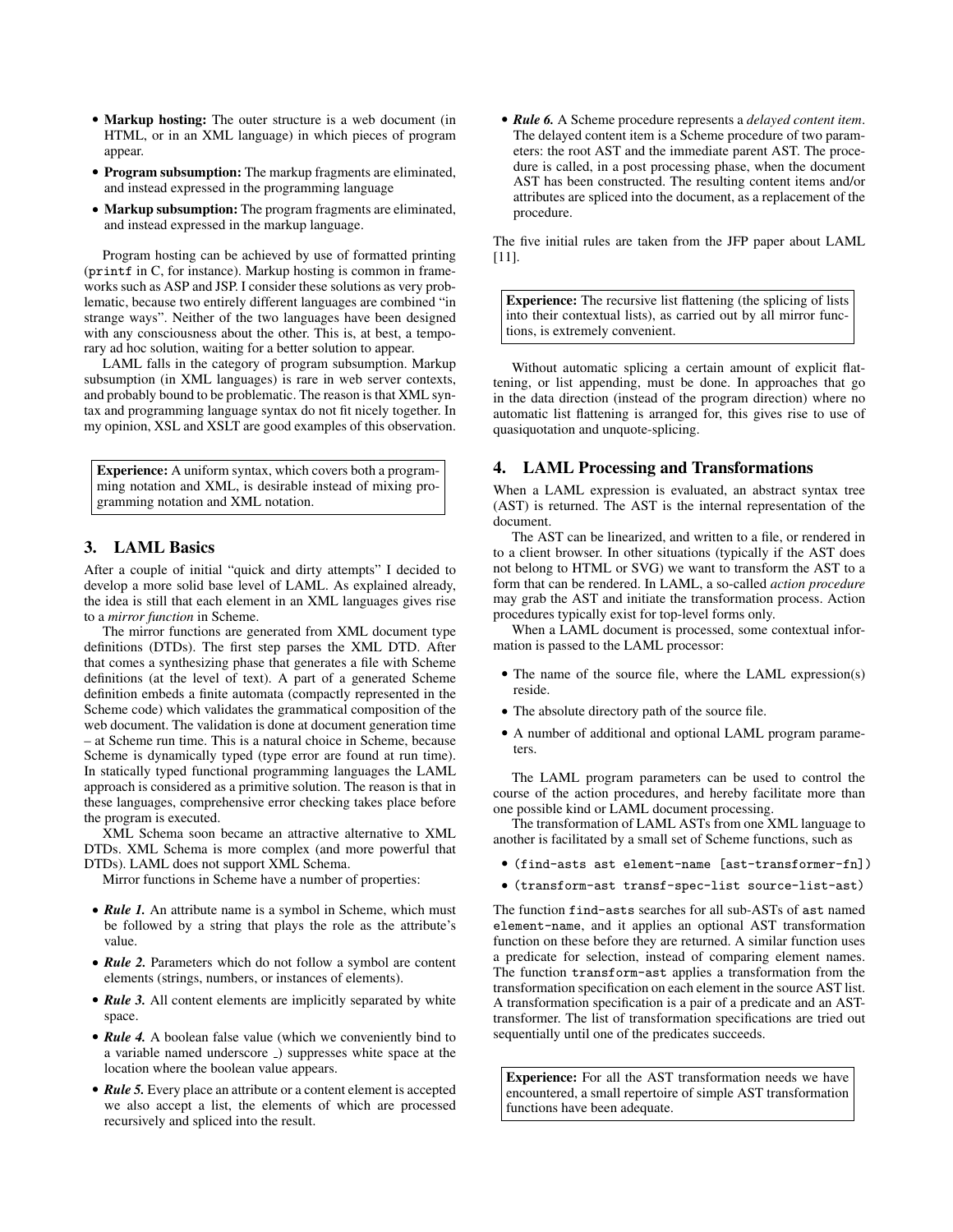With the power of Scheme, and with the ease of defining simple recursive transformations functions in Scheme, there seems to be no good reason to introduce a transformation framework from the outside (such as XSLT).

## 5. LAML Applications

In this section we will give an overview of the most substantial applications of LAML, and we will highlight our experiences with these applications.

#### 5.1 The LENO Lecture Notes

One of the first LAML applications was targeted at production of lecture notes represented as interlinked HTML pages [3]. The system should replace my use of Powerpoint<sup> $TM$ </sup> for authoring of teaching materials (annotated slides). I found it attractive to represent slides as ordinary HTML pages, which could be smoothly integrated with other resources on the web.

In addition to hosting the slides as HTML pages on the web, I wanted a solution to a particular problem that is encountered if programs are presented on slides: Two copies of the program exist – one in the slides and one in a source file; Eventually, you change one of them without changing the other. Changing a program in a slide typically leads to errors in the program, because the slide version of the program is never checked by a compiler.

In the LENO system, a source program is included in the teaching material by transclusion. In practical terms, the program is inserted when the HTML pages are generated (upon LAML processing of the LENO document). In LENO, the insertion of the source program also involves (1) selection of a part the program and (2) superimposition of colors on those program details which are important in the context of the surrounding slide.

Experience: The support of program source file inclusion in lecture notes, without creating a copy of the program, is one of the major assets of the LENO system.

The first version of the LENO system was developed as a function library on top of some early HTML mirror functions. Later on, I reengineered the system based on a LENO XML DTD, and generation of Scheme mirror functions for that language. In order to preserve backward compatibility (because a body of existing lecture notes) I decided to transform a document in the new LENO language to the old internal format.

Experience: In the long run it became too complicated to maintain both the new LENO front end language and the old kernel of the system. In some situations, it is better to skip the first version of a system entirely, instead of building a bridge from new to old software.

The LENO system supports four different views on lecture notes. The *slide view* is intended for presentation in an auditorium. The *annotated slide view* adds comments to the individual elements on a slide, in a two column setup. The *aggregated view* shows all slides on a single, long HTML page (supporting a format with "margin notes"). The final, and most ambitious view, is envisioned as a classical *text book* based on the slides. The main idea is to create a text book source document on top of the lecture note (slide) source document, called the secondary and primary source respectively [13]. The secondary source refers to slide elements in the primary source – and includes them by transclusion.

Experience: Despite several countermeasures, it is problematic to keep both the text book representation and the lecture note (slide) representations consistent with each other.

LENO has been used to write teaching materials for Java, Scheme,  $C#$ , C, and  $C++$ .<sup>1</sup> Since 1999, hundreds of students at Aalborg University have been exposed to teaching materials in LENO.

#### 5.2 LAML SchemeDoc

The most fundamental parts of LAML are made up of libraries with Scheme definitions. Some libraries are coded by hand – in the conventional way. Others are derived from XML document type definitions. In both cases, it is crucial for effective long term use that the interfaces of the libraries are well-documented.

Soon, therefore, it became necessary to extract API information from the LAML libraries. The extraction is based on some simple conventions of specially marked documentation comments in Scheme, similar to conventions used for many other programming languages. A Scheme function, extract-documentation- -from-scheme-file, is able to extract API documentation from a Scheme library file.

LAML SchemeDoc [10] relies on an XML documentation languages, which is brought into Scheme via XML mirror functions. The XML language allows manual authoring of documentation.<sup>2</sup> It also handles extracted API documentation, extracted XML DTD documentation, and hybrids of extracted and manually authored documentation. In the typical case, it only requires a tiny XMLin-LAML document to setup a few parameters (such as author information, CSS presentation style, and some interlinking details) for control of the extracted documentation.

Experience: LAML SchemeDoc has been an essential tool for the use and organization of LAML software.

On top of LAML Schemedoc it is possible to create an index – a documentation browser – of a number of libraries. This includes documentation of the functions and syntactical forms of the Scheme language as such, via links into the R5RS Scheme report.

SchemeDoc makes API documentation available to other tools as well, through list structures in so-called *manual Lisp files*. The Emacs editor can read these file and utilize the documentation for name completion, and for bringing up tooltip documentation boxes. The major mode of an Emacs buffer is mapped to a list of desirable manual Lisp files, from which documentation is brought into the editor.

As the last element of SchemeDoc, it is possible to capture examples of function calls via *interactive unit testing* [14]. In a Scheme REPL, it is possible to collect test cases very easily by stating that the entered expression (a function call of *f*) and the calculated value are regarded as being a correct example of the use of *f*. The collected test cases can be fused into an external Scheme Unit testing tool, hereby enabling regression testing. The test cases also serve as examples, which can be presented in SchemeDoc manual pages. This is very attractive, because good examples are often easier to grasp than textual explanations in English. Finally, the examples can also be shown in Emacs, in the same style as the more conventional documentation.

<sup>&</sup>lt;sup>1</sup> Links the these teaching materials appear on my homepage http://people.cs.aau.dk/∼normark/

<sup>2</sup> The manual authoring facility is only used in special situations (such as for documentation of some aspects of SchemeDoc itself).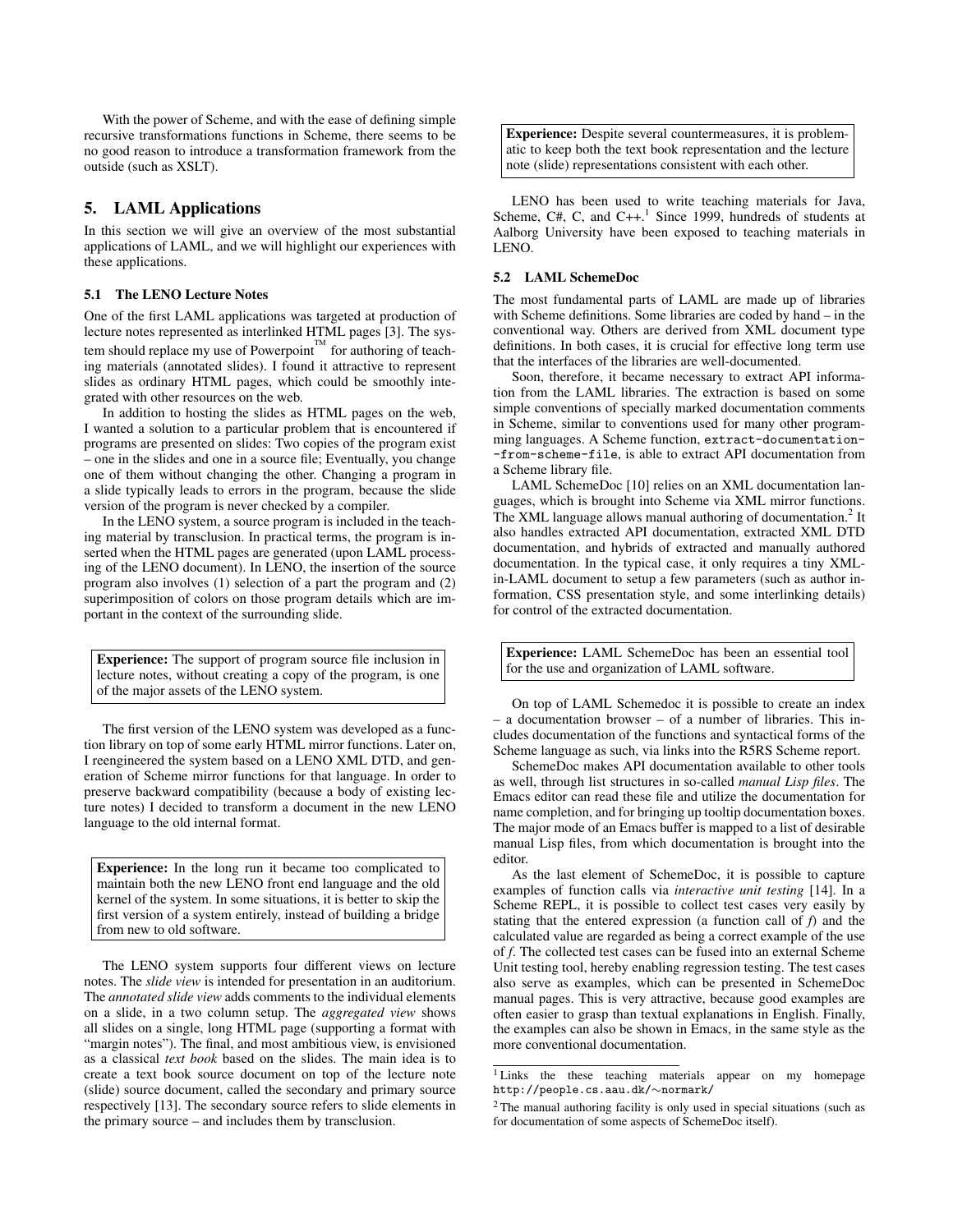Experience: Concrete examples of function applications, and their results, are effective parts of API documentation. It is attractive to gather the examples from test cases.

#### 5.3 The Scheme Elucidator

Elucidative Programming (EP) [4] grew out of a fascination of Literate Programming (LP), but it was also based a number of concerns  $[5]$ .<sup>3</sup> LP and EP are both targeted at internal program documentation, in contrast to interface documentation (as supported by SchemeDoc). EP relies on relations between entities in the documentation, and entities in the source programs. In contrast to LP, the documentation and the program source files are separate in EP, and the source files are not affected by the documentation efforts. An elucidative program is presented in two frames of an internet browser, with mutual navigation in between the documentation frame and the program frame.

With the development of large Scheme programs, as parts of LAML, it was attractive to implement a Scheme Elucidator. The Scheme Elucidator processes a documentation file together with a number of Scheme source files (together called a *documentation bundle*), and it generates the necessary HTML pages. As a characteristic of an elucidative program, the documentation and the presentations of the source files are heavily interlinked.

The first version of the Scheme Elucidator was based on documentation files that used simple and special-purpose markup. In the next (and current) version, the documentation file was based on XML-in-LAML markup, just like all the other LAML tools. This turned out to be a better solution, because the availability and power of the Scheme programming language makes a noticeable difference for authoring of complex documentation.

The processing of (Scheme) source files in a documentation bundle was the major technical challenge during the implementation of the Scheme Elucidator. The Scheme source files are decorated with a lot of links. Some links go to relevant places in the documentation (where a definition is discussed). Other links are cross references to other places in the program, links into SchemeDoc API documentation, or links to the R5RS Scheme Report.

Internally, a Scheme source file is first pre-processed, the same way as done by LAML SchemeDoc. This turns comments into syntactical constituents. Next, the source file is traversed simultaneously at the lexical level and at the syntactical level (where also the comments are syntactical entities). This procedure is crucial for creation of all the links, and for preservation of the original program layout.

Processing of program source files, in preparation for comprehensive linking of source file names to surrounding entries, is useful and valuable in other contexts than the Elucidator. LAML Schemedoc can be set up to activate such a processing of the Scheme source programs. Hereby the interface documentation links to the underlying Scheme source file, which is cross-linked as much as possible, and which in turn links back to SchemeDoc pages.

Experience: The creation of *richly linked* program source files is useful for a broad spectrum of program documentation needs.

In retrospect, the Scheme Elucidator has been much less important than SchemeDoc in the development process of LAML. The by-product of the Elucidator – "the Scheme source program docorator" – has turned out to be useful in its own right.

Experience: Independently of tool support it remains hard to convince programmers (and yourself) to invest time and efforts in writing internal documentation.

## 5.4 MIDI LAML

The last LAML application is completely different from the three other applications discussed in this paper. This application is rooted in a hobby activity. A few years ago, I decided to understand the MIDI format for electronic music instruments – all the way to the bottom. Recalling the quote of Kristen Nygaard – "to program is to understand" – I decided to write a MIDI parser and an unparser. Given my background in LAML and XML languages, I decided to parse MIDI files to an XML format. By incidence, the MIDI Manufacturers Association already had developed a MIDI XML DTD, which I elaborated and extended for my purposes.

Based on the outcome of the MIDI parser it is possible do carry out many systematic music transformations task in Scheme. I have developed a rather comprehensive library of Scheme functions for MIDI music transformation. On a regular basis, I use this library for "real life" music transformation purposes [15].

As a functional programmer, it is attractive to work with lists of MIDI events via the classical higher-order functions map, filter, and reduce. I observed, however, that it was often more useful to apply these functions on sublists of MIDI events than on individual MIDI events. This prompted the work on mapping and filtering of *bites of lists* [16]. A bite is a non-empty prefix of a list. Successive "biting" results in a disjoint partitioning of a list, which turned out to be useful as the starting point for many music related MIDI transformation tasks. I have developed a collection of bite-mapping and bite-filtering functions, together with a number of higher-order functions that generates "biting functions".

Experience: MIDI music transformation revealed an application area where mapping and filtering is more useful on disjoint sublists than on individual list elements.

Half of the work on the MIDI LAML system has been directed towards the programming of an operational MIDI LAML environment – a so-called MIDI sequencer – in the Emacs text editor. Although the result is primitive compared to contemporary music sequencers and "DAWs", the Emacs-based tool can be used for real music-related problem solving. Most important, the MIDI LAML system supports a music production process where Scheme programming is used for non-trivial editing of your music.

#### 6. Status

As of 2012 I still use LAML for all my web work (simple as well as more complex web pages). The LENO lecture note system is probably the part of LAML which I use most frequently. I also regularly program CGI applications in LAML that support teaching activities, along the lines of the system for submission of programming assignments [17] and the one that supports peer assessment of coursework [1]. My own use of LAML is based on a legacy version of PLT MzScheme.

A lot of text has been authored in languages derived from XML DTDs, in Scheme syntax. In other words, the Scheme programming language has been used as a textual markup language in a number of different application domains. Good editor support is crucial for this to be successful. This includes support of a few generic editing commands (embedding, nesting, string splitting, and their inverse commands), as well as template support for the various applications areas.

<sup>3</sup> http://people.cs.aau.dk/ normark/litpro/issues-and-problems.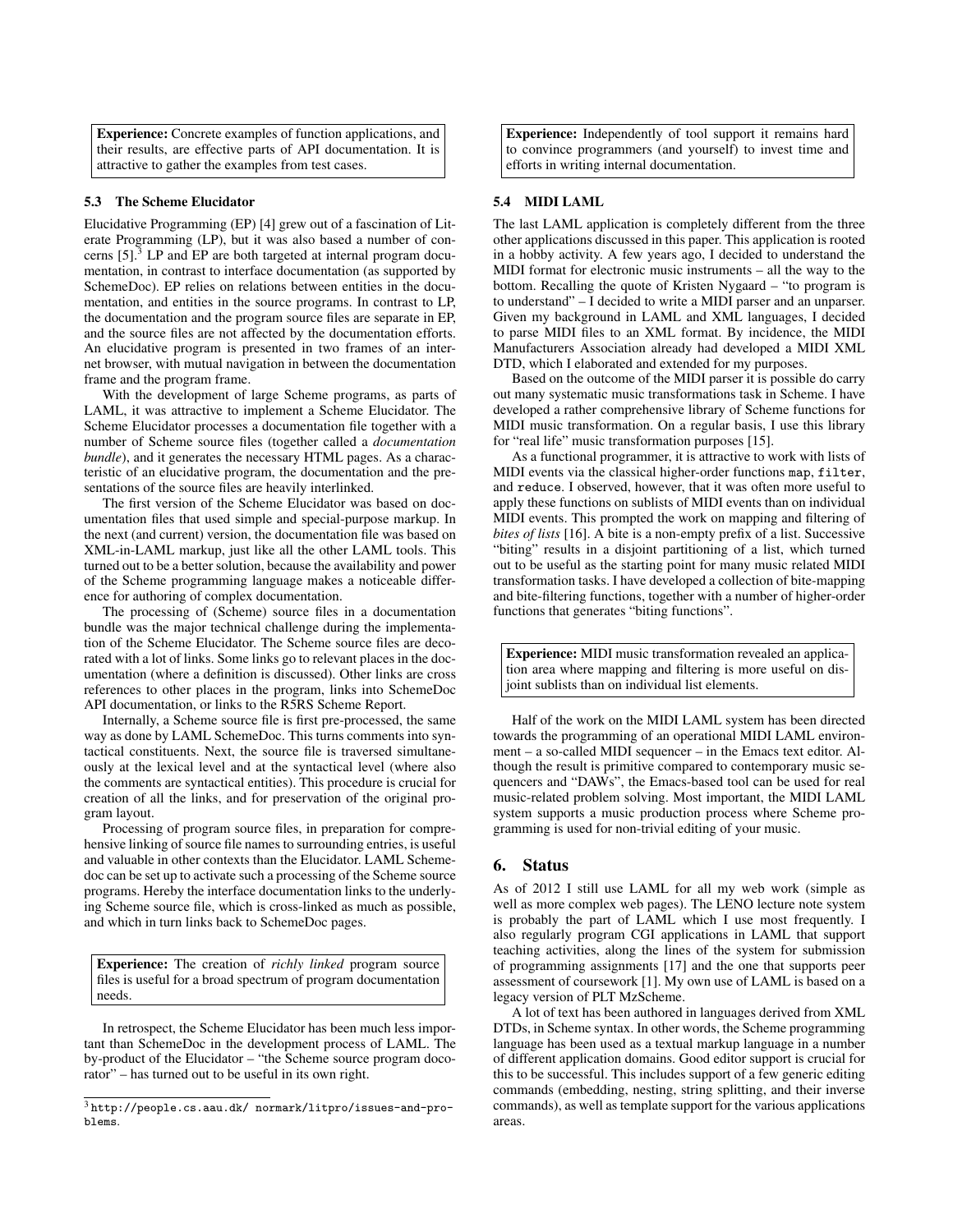Experience: Scheme syntax can be used for textual markup purposes, if supported by a few appropriate editing commands. Authoring text in Scheme gives uniform access to programming power, at any time, and at any place in a document.

The core LAML system consists of 75,000 lines of Scheme program. The LAML environment support in the Emacs editor includes 25,000 lines of Emacs Lisp program. 20 papers have been published about LAML [1–17, 19–21].

Until late 2011, downloadable LAML distributions have been derived as a subset of the development version. The latest is LAML version 38. The distribution comes in three variants: The full version with comprehensive documentation, a slim version where most of the documentation is stripped, and a version with only LAML SchemeDoc. In the early years I kept track of who downloaded the system, by asking for registration before the actual download. The number of downloads was quite low, typically around 20 pr. month. Later, I gave up on the registration, and I do not longer keep any record or statistics about the download frequency.

## 7. Conclusions

At the personal level, and in relation to the teaching activities that I take care of, LAML has been a success.

In the beginning, I envisioned LAML to be a side activity, mostly for personal enjoyment. Later on it became clear that an array of different activities could take place on top of the basis LAML libraries and tools. Seen in the light of the early expectations, it is satisfactory that 20 scientific papers have been published in the slipstream of this work. The external use of LAML, as of 2012, is very low (if existing at all).

After software, like LAML, has been developed, a transition is taken in the direction of maintenance. It is difficult to justify time for software maintenance in a university job. You can spend time on software development as long as it supports your research activities (as long as you can write papers based on the developed software). But you cannot afford to use lots of hours, just for keeping the software alive.

For several reasons it is a burden to maintain 75,000 lines of Scheme code. First, and most important, the R5RS Scheme system on which I primarily depend (PLT/Racket) has changed a lot the last few years.<sup>4</sup> I have not been tempted to adapt LAML to R6RS Scheme. Operating systems and Emacs also come in new versions every now and then. The Department Computer Science at Aalborg University shifted from Linux to Windows a couple of years ago (forcing users from a Linux file server to a Windows file server). On a broad scale (not least in relation to LAML) it caused a lot of extra work. In the slipstream of this, our Apache Web server was separated from our file server (due to legal issues).

Experience: Almost every contextual software element around LAML has changed over a decade.

Eventually I expect to lose the battle against the changes of the contextual software of LAML. Instead of continued patching of old software, I anticipate the need for "a new beginning". When that happens, I hope that I can base the work on a modern and high quality Scheme system which supports the old virtues of being *small, powerful and elegant*.

# Acknowledgments

I want to thank Olivier Danvy for encouraging me to write this paper.

#### References

- [1] H. Hüttel and K. Nørmark. Experiences with web-based peer assessment of coursework. In *Proceedings of the 4th International Conference on Computer Supported Education - CSEDU*, April 2012.
- [2] K. Nørmark. Using Lisp as a markup language—the LAML approach. In *European Lisp User Group Meeting*. Franz Inc., 1999. URL http://people.cs.aau.dk/∼normark/laml/papers/ lugm-laml.pdf. Available via [18].
- [3] K. Nørmark. A suite of WWW-based tools for advanced course management. In *Proceedings of the 5ht annual SIGCSE/SIGCUE Conference on Innovation and Technology in Computer Science Education*. ACM Press, July 2000. Available via [18].
- [4] K. Nørmark. Elucidative Programming. *Nordic Journal of Computing*, 7(2):87–105, 2000. URL http://www.cs.helsinki.fi/njc/- References/normark:87.html.
- [5] K. Nørmark. Requirements for an elucidative programming environment. In *Eight International Workshop on Program Comprehension*. IEEE, June 2000. Also available from http://people.cs.aau. dk/∼normark/elucidative-programming/.
- [6] K. Nørmark. An elucidative programming environment for Scheme. In *Proceedings of NWPER'2000 - Nordic Workshop on Programming Environment Research*, May 2000. Also available from http://people.cs.aau.dk/∼normark/ elucidative-programming/.
- [7] K. Nørmark. Programmatic WWW authoring using Scheme and LAML. In *The proceedings of the Eleventh International World Wide Web Conference - The web engineering track*, May 2002. URL http://www2002.org/CDROM/alternate/296/.
- [8] K. Nørmark. The duality of XML markup and programming notation. In *The proceedings of the IADIS International Conference on WWW/Internet*. IADIS, November 2003. Available via [18].
- [9] K. Nørmark. XML transformations in Scheme with LAML a minimalistic approach. In *The proceedings of the International Lisp Conference, ILC 2003*. Association of Lisp Users, October 2003. Available via [18].
- [10] K. Nørmark. Scheme program documentation tools. In O. Shivers and O. Waddell, editors, *Proceedings of the Fifth Workshop on Scheme and Functional Programming*. Department of Computer Science, Indiana University, September 2004. Technical Report 600.
- [11] K. Nørmark. Web programming in Scheme with LAML. *Journal of Functional Programming*, 15(1), January 2005. URL http://people.cs.aau.dk/∼normark/laml/papers/ web-programming-laml.pdf.
- [12] K. Nørmark. A graph library extension of SVG. In *Proceedings of SVG Open 2007, Tokyo, Japan*, September 2007. URL http://people.cs.aau.dk/∼normark/laml/papers/ svg-open-2007/paper.html.
- [13] K. Nørmark. Deriving a comprehensive document from a concise document - document engineering in Scheme. In D. Dubé, editor, *The* 8th Workshop on Scheme and Function Programming. Départment d'informatique et de Génie Logiciel, Université Laval, Canada. Technical Report DIUL-RT-0701, September 2007. URL http:// sfp2007.ift.ulaval.ca/procPaper11.pdf.
- [14] K. Nørmark. Systematic unit testing in an read-eval-print loop. *Journal of Universal Computer Science*, 16(2), 2010.
- [15] K. Nørmark. MIDI programming in Scheme supported by an Emacs environment. Proceedings of the European Lisp Workshop 2010 (ELW 2010), June 2010. URL http://www.cs.aau.dk/∼normark/ laml/papers/midi-laml-paper.pdf.
- [16] K. Nørmark. Bites of lists mapping and filtering sublists. In *The proceedings of the 4th European Lisp symposium*,

<sup>4</sup> At some point in time (in the transition to PLT 400) it was too time demanding to update LAML relative to the changes in PLT Scheme. As part of this, it would also be very difficult to keep LAML running in other Scheme systems as well (based on a simple "compatibility library").